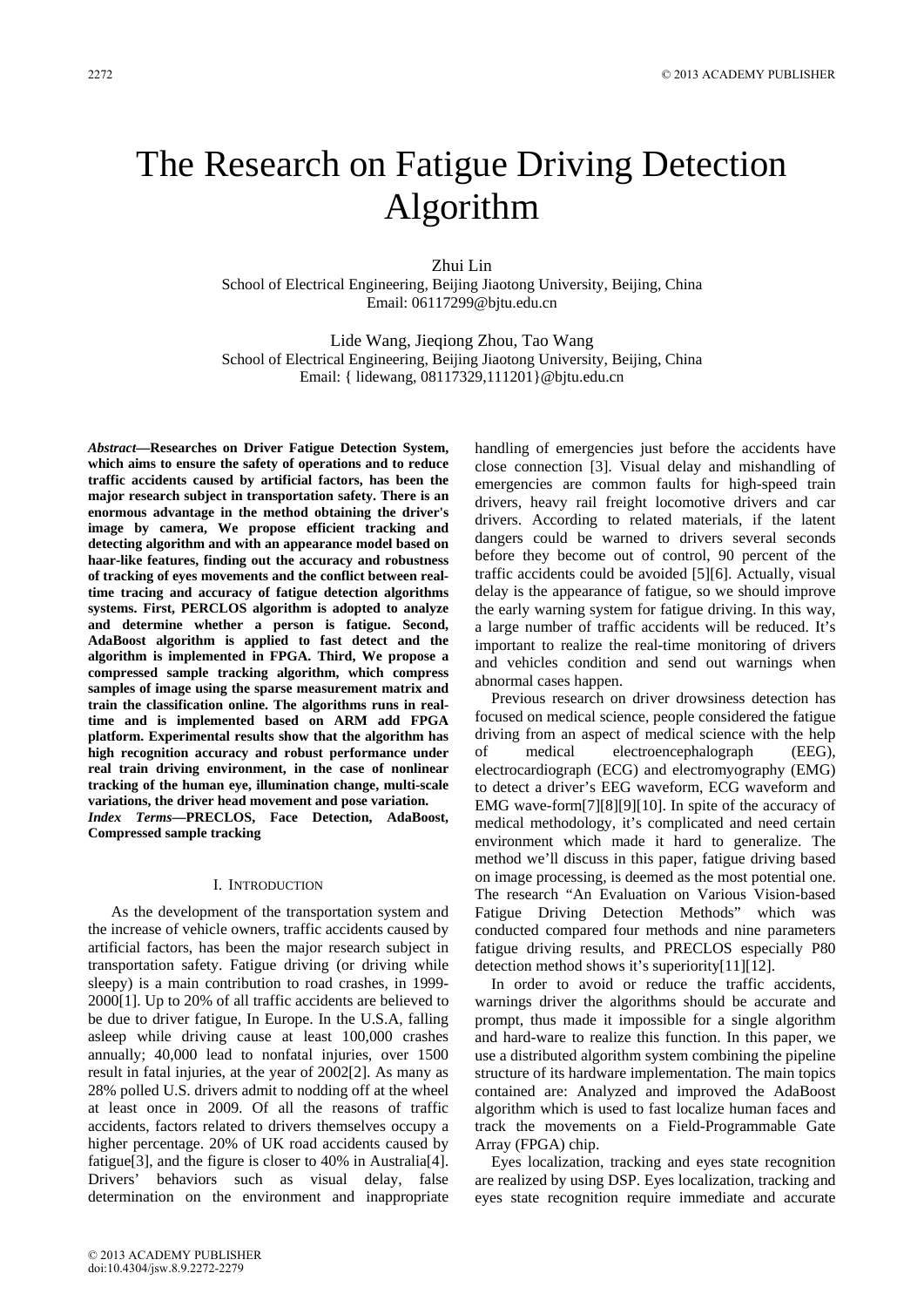processing. Single recognition, tracking and location methods are not so useful any more, we need to merge different algorithms. The strong floating point arithmetic capacity of DSP satisfies our requirements. This part of research is crucial for the entire fatigue driving detection system. Performed fatigue recognition analysis algorithm



Figure 1. Driver fatigue detection process

#### in Micro Controller Unit (MCU).

## II. DETECTION ALGORITHM

## *A. Fatigue Detection Indicators*

In this paper, we concentrate on train drivers. After obtaining a large number of drivers' eyes pictures, we formed a general eye pattern for train drivers. Therefore, after detection human faces, sensitive eye areas are obtained through general eye pattern, then time difference method is applied to video image sequence and obtain eye difference image[14][15]. Adding N eye difference images deduce frame differential accumulation figure, and then the eye position.

We use PRECLOS as the criteria for fatigue judging. PRECLOS is recognized as the most effective visionbased fatigue evaluation method[4][15][16][17]. It's also the standard measurement of fatigue driving recommended by the U.S. Highway Traffic Safety Administration. PRECLOS is the time ratio of eye slowly close in a certain period of time rather than rapid eye blinking.

$$
PRECLOS = \frac{Time\ of\ eyelids\ closed}{Total\ time}.
$$
 (1)

Person whose eyelids are closed at least 80% time within one minute is defined as sleeping[4][18][19]. Eye state recognition should be conducted as soon as eye localization finishes.

# *B. Algorithm Based on Pattern Recognition*

Algorithms for face detection face many challenges; for example, facial expression, illumination condition and vibration. There are several mainstream methods for face detection, artificial neural network method, template matching method, skin color detection method, motion detection method and AdaBoost face detection algorithm. Therein, skin color detection method is useful when it comes to multi-face detection and tracking. Systems based on color can recognize human faces from different visual angles, but this method adapts to color image and cannot be used in night mode [9][10]. Template matching method mainly recognizes human faces by the geometrical relationship within face structure. As for illumination and pose variation and covered partial human faces, this method shows its drawbacks. AdaBoost algorithm is adaptable to illumination change, and can localize human faces with all-weather conditions [10][11].

To figure axis labels, use words rather than symbols. Do not label axes only with units. Do not label axes with a ratio of quantities and units. Figure labels should be legible, about 9-point type.

Color figures will be appearing only in online publication. All figures will be black and white graphs in print publication.

## C*. Implementation of Modified AdaBoost Algorithm*



Figure 2. Face detection algorithm based on the Haar classifiers

Figure 2 is the detection process of AdaBoost algorithm, Viola and Jones[12]13] came up with the cascade of the Haar classifiers, which enhances the computational speed without sacrifices its detection rate. In this paper, we modified Viola and Jones algorithm according to the characteristics of FPGA. First, we used 16 classifiers as parallel computing tool. We changed the training mode for Haar classifier, each stage has 16 integer multiple of the number of classifiers. Also, the output passing rate of Bayesian training algorithm is modified to insure the overall detection rate and false alarm rate remain un-changed after modified the number of classifiers. The eventually trained Haar-like classifier contains 40 stages, 2192 classifiers and 4680 features. The trained results have been verified on CMU frontal face image library and achieved a very good recognition rate.

## *D. Implementation on FPGA*

This paper takes the advantages of parallel processing and pipelining computing of FPGA to design. The characteristics of this design are as below:

Only the region of the picture through all of the stages is considered as human face region, and each stage contains 16 integer multiple of the number of classifiers,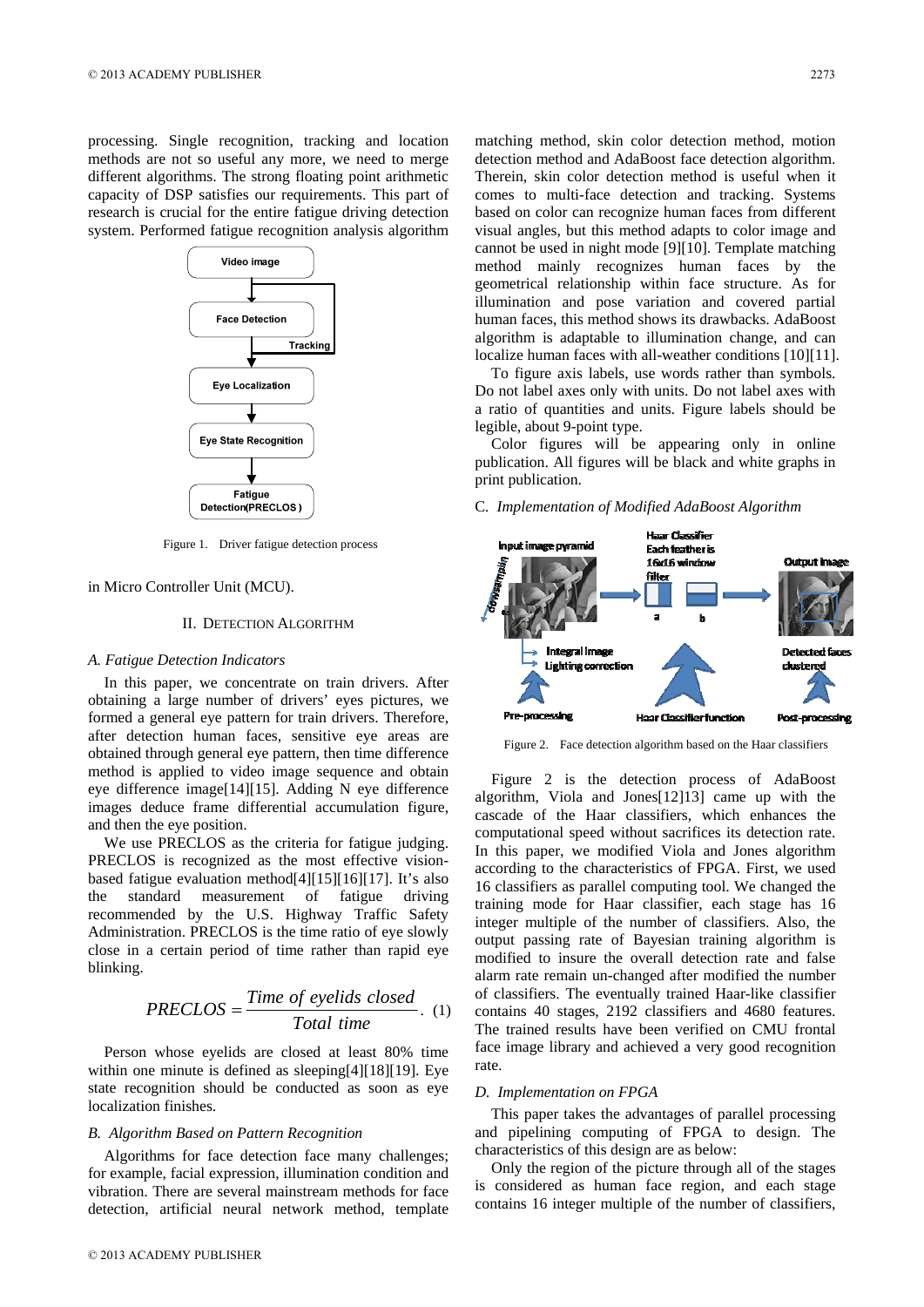Fig. 3 In this paper, we designed to simultaneously process the computing of 16 classifiers, and could obtain a speed 16 times faster than the traditional computing process.

Because each stage declines regions that don't contain face area, declined regions cannot enter the next stage[11][12][13], Fig. 3. The pass rate of the first stage in this design is 20%, while traditional pass rate is 50%.



Figure 3. Pipelined design of face detection accelerator in FPGA

Because most of the computation is centralized on the first stage, as long as image region is blocked by the first stage, then there is no need to initialize parameters for the second stage. Thus time wasted on initialization will be cut off.

A classifier unit is designed using pipeline structure, Fig. 3. It uses five stage pipelines, includes processes such as read from memory, Haar-like feature computation, threshold determination. A classifier unit contains two or three Haar-like feature computation. In this paper, we adopted three feature computations which are compatible to two Haar-like feature computations. 16 identical classifiers are built in the FPGA. We can convert them to different stages by initializing them with different parameters.

#### III. ONLINE TRACKING ALGORITHM

Recently Offline detection and tracking algorithm has been used where an object is model. Many offline tracking algorithm achieve a high recognition rate and robustness,. Despite much demonstrated success of these Offline detection algorithms, several problems remain to be solved. these algorithm for changes in morphology Eye tracking is still a challenging problem, caused by illumination, head movement and shelter, people attitude change. In response to these problems, the rise of online detection model attracting much attention, and online detection use detection - tracking - updated algorithm mode. The algorithm can effectively detection of the human eye, and the real-time tracking to update the template of the human eye, to adapt appearance changes, can effectively overcome illumination change, head movement and other issues. Online tracking algorithms can be generally categorized as either generative or discriminative [24][25]. The typical generation tracking algorithm is to make sure that the target object shape model of the target object, and then use to search the entire image area, to predict the next frame target image area. Grabner et al. [23] propose an online boosting algorithm to select features for tracking. Despite much demonstrated success of these online tracking algorithms, Black et al [24] subspace offline learning object tracking key points. Literature [27] proposed the use of the incremental subspace morphological model to adapt to the changes of the tracking object shape. Break through as image compression perception theory, the use of sparse matrix tracking objects morphological modeling complex templates and track the target for sparse linear combination to achieve the simplified templates computing purposes [28]. Several problems remain to be solved. First, the computational complexity of this tracker is rather high, thereby limiting its applications in realtime scenarios, Second, the online learning algorithm requires the interception of a large number of samples from the continuous video training. Due to the fewer number of samples in the initial state of the video stream, so most algorithms are often assumed in the video stream of the initial target morphology did not change a lot, but in practice, it is easy to lead due to tracking error; Third, these algorithm do not use the background information, and the camera background do not changes in the driving environment, so use this information is likely to improve tracking stability and accuracy.

## *A. Compressed Sensing*

Resent year, Compressed Sensing theory providing the possibility of online data calculated optimization. In this paper, we propose a Compressed Sensing tracking algorithm to reduce the dimensions and characteristics of the original sample data, A very sparse measurement matrix is adopted to efficiently extract the image data.

Johnson-Lindenstrauss pointed out in the literature[30], any  $\varepsilon \in (0,1/2)$ ,  $x_1,... x_N \in \mathbb{R}^m$  there is a Lipschitz function  $f: \ \mathbb{R}^m \to \mathbb{R}^n$ ,  $n = O(\varepsilon^2 \log k)$  such that:

$$
\forall i, j \quad (1-\varepsilon) ||x_i - x_j||_2 \le ||f(x_i) - f(x_j)||_2
$$
  
\n
$$
\le (1+\varepsilon) ||x_i - x_j||_2.
$$
 (2)

The theory proved a random high-dimensional space  $\mathbb{R}^m$  can be projected onto a low-dimensional  $\mathbb{R}^n$ , where  $n \ll m$ , the information basically is not lost, and the distance between the two points of the spatial signal error  $\varepsilon$  is very small, so we can restore the high probability of the signal. Consider an simple image matrix  $x \in \mathbb{R}^m$ , the definition of a random matrix  $R \in \mathbb{R}^{n \times m}$  allows the projector to the space in which mathematical expression:

$$
y=Rx.
$$
 (3)

 $\sum k$  is a collection of sparse vector :

$$
\sum k := \{ x \in \mathbb{R}^m : ||x||_0 \le k \} .
$$
 (4)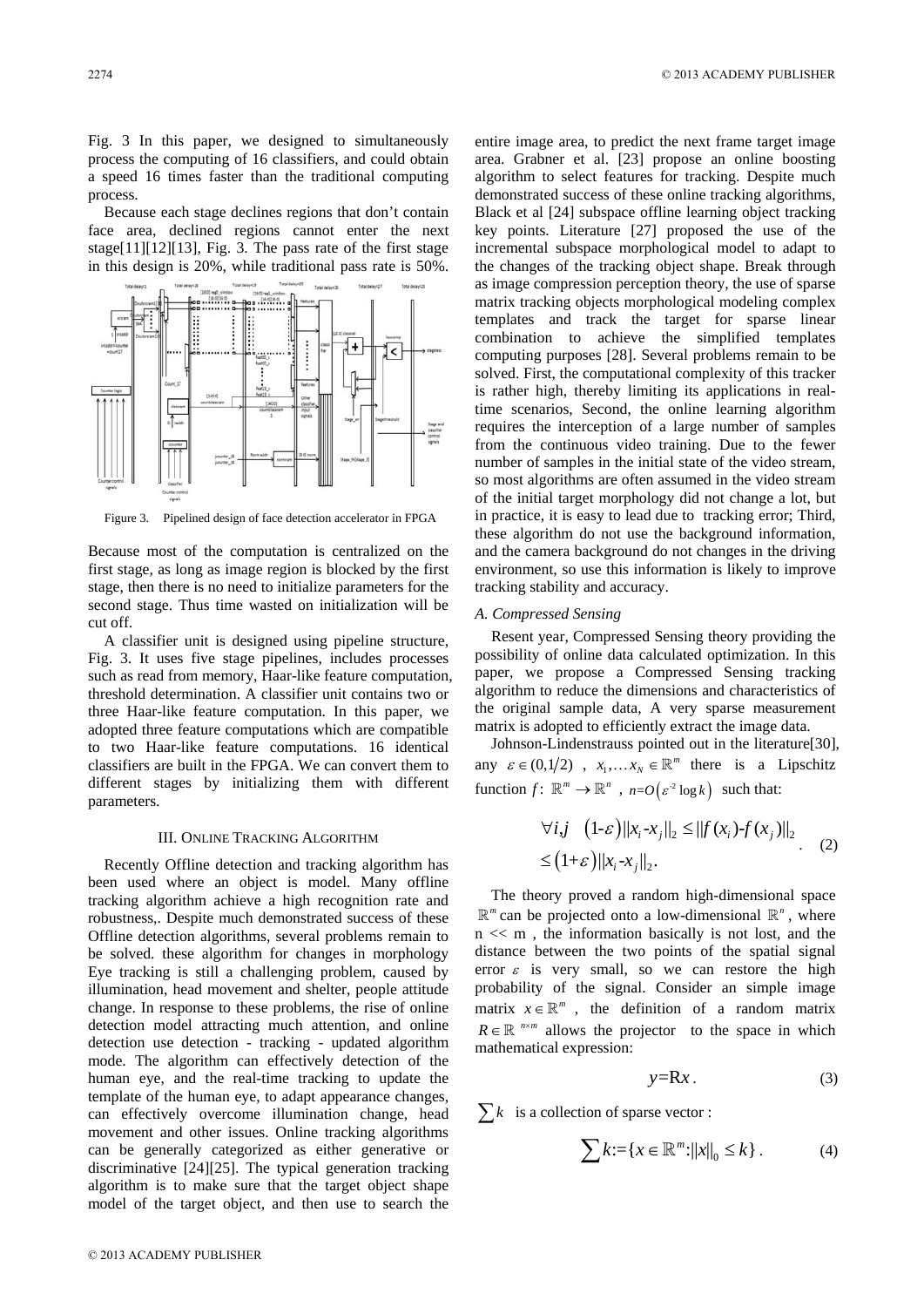$||x||_0$  is the number of non-zero elements of space. Definition of  $f: \mathbb{R}^m \to \mathbb{R}^n$ , the inverse transform  $f^{\perp}$ :  $\mathbb{R}^n \to \mathbb{R}^m$ . Baraniuk [31] proved that meet Johnson-Lindenstrauss inference meet the same random matrix theory of compressed sensing RIP (Restricted Isometry Property) assumes that the encoding matrix meet order the sparse matrix RIP , and RIP constant then for any  $x \in \sum k$ , have

$$
f^{-1}(Rx)=x\,. \tag{5}
$$

The theorem shows that the image space to meet sparse matrix satisfies RIP, we can restore sparse vector matrix via RIP. High-dimensional image into low-dimensional compression problem becomes how to determine RIP matrix and image space sparse.

## *B. RIP Matrix*

CandeS and Tao proved [24] that the independent and identically distributed random Gaussian matrix to meet RIP conditions of observation matrix  $R \in \mathbb{R}^{n \times m}$ , where  $r_{ii} \in N(0,1)$  but the normal random Gaussian matrix calculation amount and the amount of data storage is still a huge.

$$
r_{ij} = \sqrt{s} \times \begin{cases} 1, \text{Pr obability } \frac{1}{2s} \\ 0, \text{Pr obability } 1 - \frac{1}{s} \\ -1, \text{Pr obability } \frac{1}{2s} \end{cases}
$$
 (6)

Literature [25] proved that this type matrix is very sparse matrix and satisfies the Johnson-Lindenstrauss lemma. This type matrix with  $s = 2$  or 3, is very easy to implement, and requires only a uniform random number generator. When  $s = 3$ , *r* is zero with probability  $2/3$ , then 2/3 the matrix multiplication calculation can reduce.

#### *C. Image Space Sparse*

Simple image signal is not n sparse naturally, but in the -ory, all the signals in a transform domain can be approxi mated sparse that the image can be decomposed into its w here space is finite or infinite linear combination of the ba -sis functions.

If the length of vector  $x = [x_1, x_2, x_3 \dots x_N]$  is N, can be expressed by a linear combination  $\psi^T = \left[ \psi^1, \psi^2 \dots \psi^M \right]$ 

$$
x = \psi \alpha \tag{7}
$$

$$
y=Rx=R\psi\alpha=D\alpha\,.
$$
 (8)

Every column in D (dictionary) is a prototype signal (atom). The vector  $\alpha$  is generated randomly with few (say L for now) non-zeros at random locations and with random values. The image sparsity problem is to select a reasonable base of sparse, making the number as little as possible.

$$
\min_{\underline{\alpha}} \|\underline{\alpha}\|_{0}^{0} \quad s.t. \quad \left\|\mathbf{D}\underline{\alpha} - \underline{y}\right\|_{2}^{2} \leq \varepsilon^{2}. \tag{9}
$$

The MP is one of the greedy algorithms that finds one atom at a time[26].

Step 1: find the one atom that best matches the signal.

Next steps: given the previously found atoms, find the next one to best fit the residual.

The algorithm stops when the error  $\|\mathbf{D}\underline{\alpha} - \mathbf{y}\|_2$  is below the destination threshold.

The Orthogonal MP (OMP) is an improved version that re-evaluates the coefficients by Least-Squares after each round.

#### *D. Classifier Construction and Update*

In this paper PN lerning algorithm [34] is used to impr ove the performance of the detection module ( Haar-like Feature Detection ) through the online processing of the video sequence. For each frame of the video, and algorith m simple false detection of assessing detection module in the current frame, and in order to update the target model, so that to avoid similar mistakes from happening again in the future video frame processing.

PN learning lies in the two types of "experts (experts)": P-experts to check the detection module misclassification positive samples (foreground object) data; N-experts to c heck which detection module misclassified as negative sa mples (background) data; need to be reminded that the Pexperts or N-experts will have a certain deviation. So, wit h these there is a deviation of the data to update the detect ion module (target model). After the study, Literature [3 4] found that despite the presence of errors, under certain conditions, the error is allowed, and the performance of th e detection module will therefore be improved.

For each sample  $z \in \mathbb{R}^m$ , its low-dimensional representation is  $v=(v_1,...,v_n)^T \in \mathbb{R}^n$  with n <<m We assume all elements in  $\nu$  are independently distributed. Diaconis and Freedman [23] showed that the random projections of high dimensional random vectors are almost always Gaussian.

If Image target may exist in all regions assigned with t he label, The regions belongs to the foreground or backgr ound, The label here only either foreground or backgroun d. The main steps of our algorithm are summarized:

Step 1: Prepare a small number of training sample set and a large number of the test sample collection.

Next steps: using of training samples to train an initial classifier. Meanwhile, the training samples (a priori) constraints make the appropriate adjustments.

Next steps: assigne with the label in the test sample by the classifier, and find the classifier gives tags with the constraint conditions contradict those samples;

Next steps: samples of the above-mentioned contradictory are re-assigned with the label, then added them in training samples to re-train the classifier;

Iterative process until meet certain constraints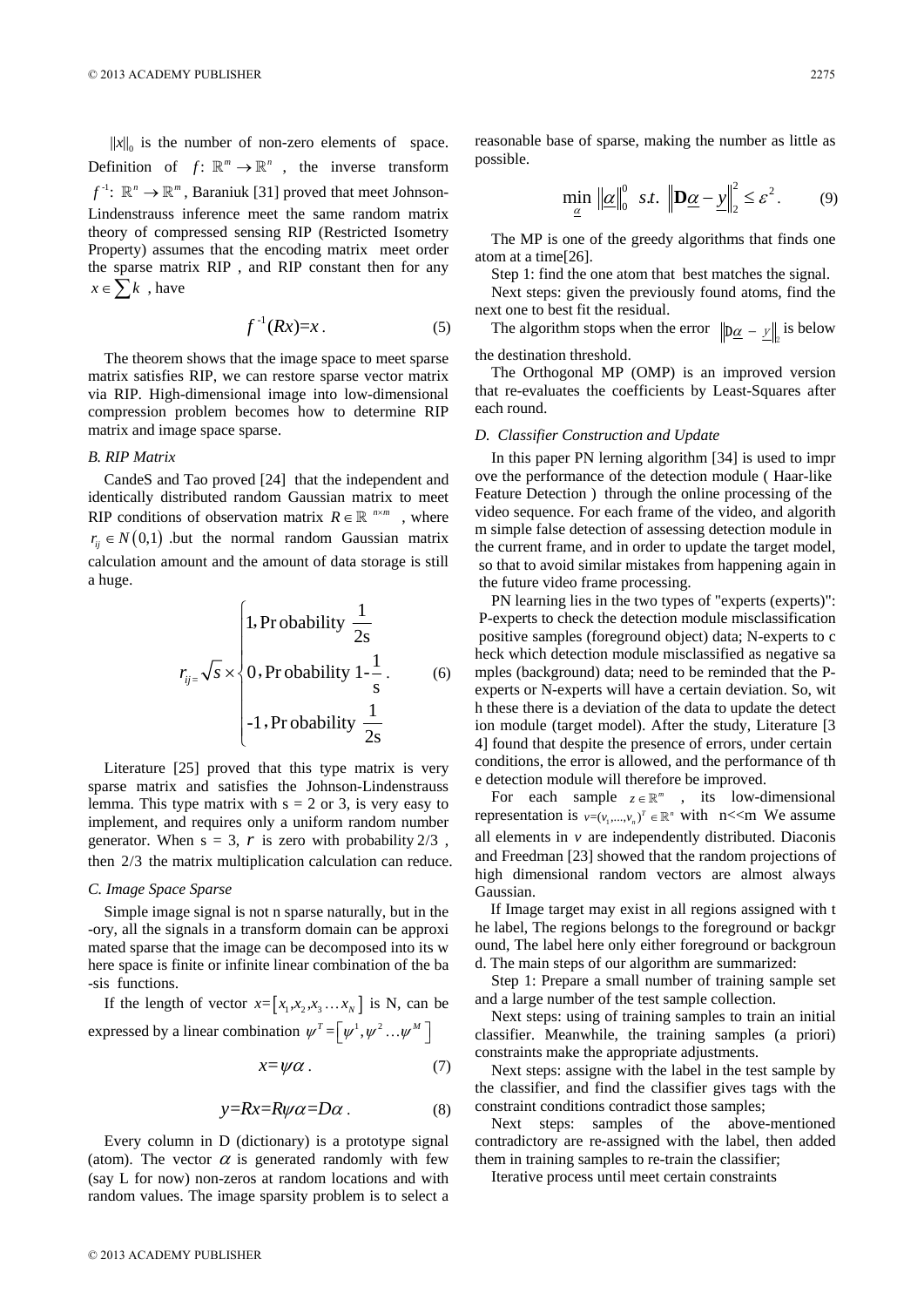#### V. EXPERIMENTAL RESUL

The theory suggests that different environments lead to different mechanisms of the movements. The driver's eye movements and mechanism is different from the usual in the vehicle running form, due to the highly concentration.

Analysis of the driver's eye movement law has been done in this research in order to make the simulation experiment with higher accuracy. In the process of observation, the driver's eye movements seem as a regular random motion, but in fact it is associated with the driving environment, road conditions, and unexpected situations closely. Most of the time the driver's eye movements are aimed to the lights in front of the monitor, as well as part of the nonlinear mutations movement of the instrumentation in the actual driving environment.

Through the analysis of experimental data, we can sum up the driver's eye movement with some regularity and characteristics. The driver's attention data map is an eye movement data distribution and driver's gaze point map, precisely made by the position of the region as well as the attention of the moving direction of eye movements in the driving process, Fig. 5.



Figure 5. Train driver's eye movement

We developed HD camera in the laboratory to verify the accuracy and real-time of this algorithm. We use Ti DM368 and FPGA combine to create a unique HD Camera solution. This system, Fig.3, contains FPGA as the necessary parts to enable the Face detection. The video compression, decompression, streaming and storage use Ti DaVinci™ solutions, Fig. 6.



Figure 6. Developed camera hardware



Figure7. Recognition test

In order to quiz the actual effect of the algorithm, two experiments were carried in this research. Experiment one is a simulation testing experiment. In this situation there are 20 volunteers who have been divided into two groups. The first group is set in a school laboratory environment and the second one is in the office environment. Both of them have the same condition with a camera in front of the volunteers who have to simulate the driver's eye movement. The results are showed in Tab. 1 and Tab 3. Experiment two is a real train environmental testing experiment that means the experiments carried out on a real moving train and the data were acquired from the train drivers, Fig. 7. The results are showed in Tab 2.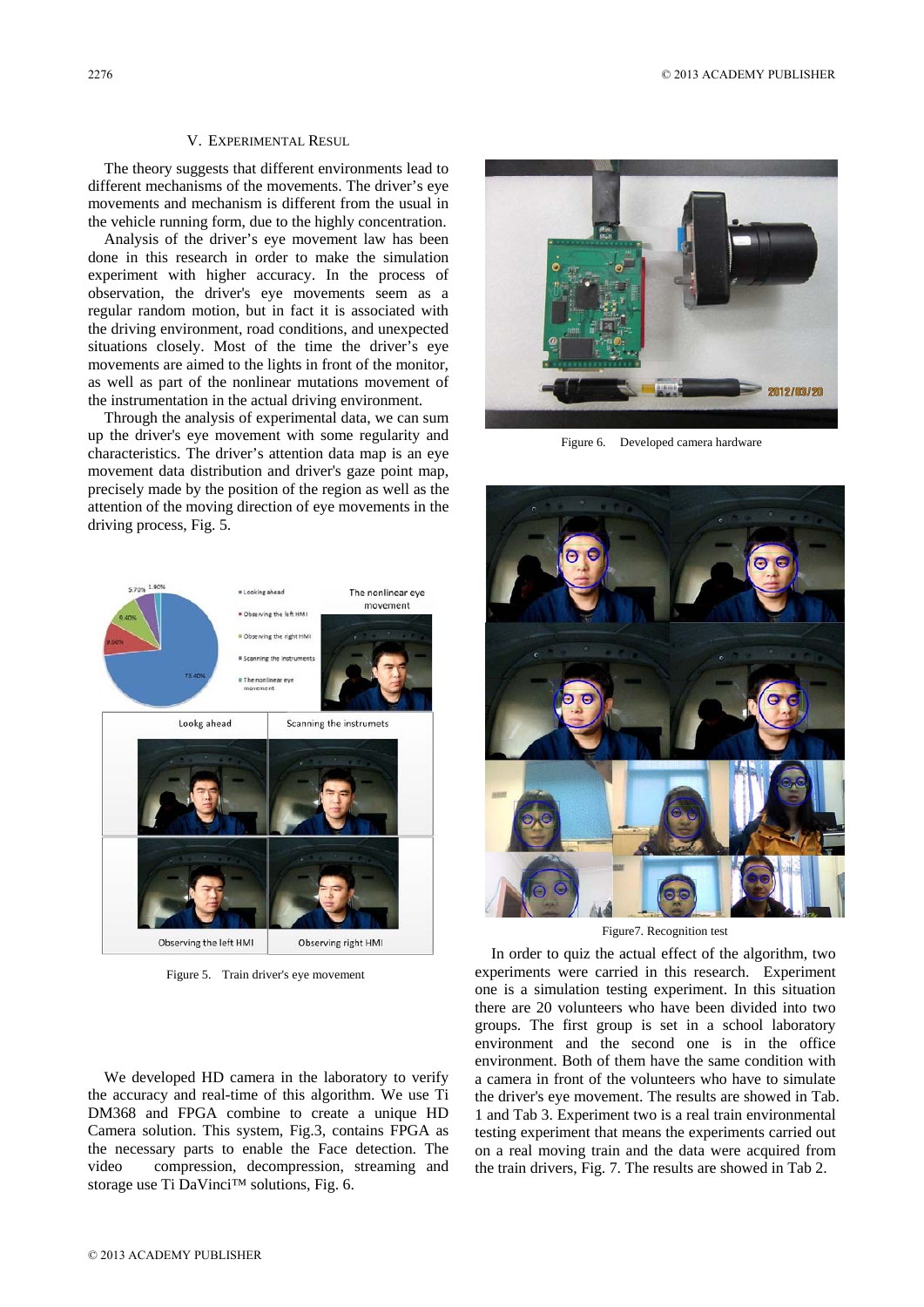

Figure8. Recognition test in the case of the, multi-scale variations, the driver head movement and pose variation.

TABLE I. RECOGNITION TEST

| Laboratory environment and office environment test |                                   |                                  |  |  |  |  |
|----------------------------------------------------|-----------------------------------|----------------------------------|--|--|--|--|
| Recognition rate                                   | Test in laboratory<br>environment | Test in the train<br>environment |  |  |  |  |
| Video frames                                       | 449195                            | 37291                            |  |  |  |  |
| Unsuccessful identification<br>frame               | 64684                             | 7080                             |  |  |  |  |
| identification<br>Successful<br>frame              | 384510                            | 30211                            |  |  |  |  |
| Correct rate                                       | 85.6%                             | 81.0%                            |  |  |  |  |

TABLE II. RECOGNITION TEST IN LABORATORY ENVIRONMENT AND OFFICE ENVIRONMENT

| Laboratory environment and office environment test |                                   |                               |  |  |  |  |  |
|----------------------------------------------------|-----------------------------------|-------------------------------|--|--|--|--|--|
| Recognition rate                                   | Test in laboratory<br>environment | Test in office<br>environment |  |  |  |  |  |
| Video frames                                       | 225325                            | 223870                        |  |  |  |  |  |
| Unsuccessful<br>identification frame               | 190777                            | 193733                        |  |  |  |  |  |
| Successful identification<br>frame                 | 34548                             | 30137                         |  |  |  |  |  |
| Correct rate                                       | 84.6%                             | 86.5%                         |  |  |  |  |  |

TABLE III. RECOGNITION TEST

| Laboratory environment and office environment test |                  |                                         |                                          |                                    |                                          |  |  |
|----------------------------------------------------|------------------|-----------------------------------------|------------------------------------------|------------------------------------|------------------------------------------|--|--|
| Recognition<br>rate                                | Looking<br>ahead | Observ<br>ing the<br>left<br><b>HMI</b> | Observ<br>ing the<br>right<br><b>HMI</b> | Scanning<br>the<br>instrume<br>nts | The<br>nonlinear<br>eye<br>movemen<br>ts |  |  |
| Video frames                                       | 27201            | 3567                                    | 3619                                     | 2115                               | 789                                      |  |  |
| Unsuccessful<br>identification<br>frame            | 3808             | 777                                     | 917                                      | 971                                | 607                                      |  |  |
| Successful<br>identification<br>frame              | 23393            | 2790                                    | 2702                                     | 1144                               | 182                                      |  |  |
| Correct rate                                       | 86.0%            | 78.2%                                   | 74.6%                                    | 54.0%                              | 23.0%                                    |  |  |

The analysis of the experimental results shows that:

firstly, the algorithm has a highly adaptability to different illumination conditions and background environment. And it can achieve a high recognition rate both in the laboratory environment and the real train driving condition. Secondly, As a result of the effective combination of hardware acceleration and algorithm, the average rate of the detection and identification is close to 30 frame / second, compared with the condition with no hardware acceleration, the real-time detection has been greatly improved. Thirdly, it has a high recognition rate of the human faces in this algorithm. In addition, this algorithm also improves the face recognition accuracy of different genders and ages, to solve the problem of the low identification caused by the wrinkles and other facial features in the past. Finally, the analysis with the identification data of the human eyes show that it has a good recognition rate when the driver observing the left and the right HMI, looking ahead and scanning the instruments. Although the recognition rate need to be improved during the situation of the nonlinear eye movements.

In this paper, AdaBoost algorithm is used to fast detect and track human faces; differential template-based multialgorithms are used to localize human eyes and recognize eye states; PERCLOS algorithm is used to determine whether a person is fatigue.

We propose online compressed tracking algorithm and modified PN classifier construction, in the case of nonlinear tracking of the human eye, illumination change, multi-scale variations, the driver head movement and posture variation.

## V. CONCLUSION

 Based on the test in lab environment and real train driving environment, the results show that the using of the hardware-accelerated method made a great enhance of the real-time detection and identification of detection. It also made the average speed to nearly 30 frames per second. And the algorithms runs in real-time and is implemented based on ARM add FPGA platform. Experimental results show that the algorithm has high recognition accuracy and robust performance under real train driving environment, in the case of nonlinear tracking of the human eye, illumination change, multiscale variations, the driver head movement and pose variation.

## ACKNOWLEDGMENT

This work is supported by Central University basic scientific research fund. We express special thanks to the people who have spent their time in helping us to get important experimental data.

#### **REFERENCES**

- [1] Pia M. Forsman, Bryan J. Vila, Robert A,cm Efficient driver drowsiness detection at moderate levels of drowsiness Accident Analysis and Prevention
- [2] Åkerstedt, T., Ingre, M., Kecklund, G., Anund, A., Sandberg, D., Wahde, M., Philip, P.,Kronberg P., Reaction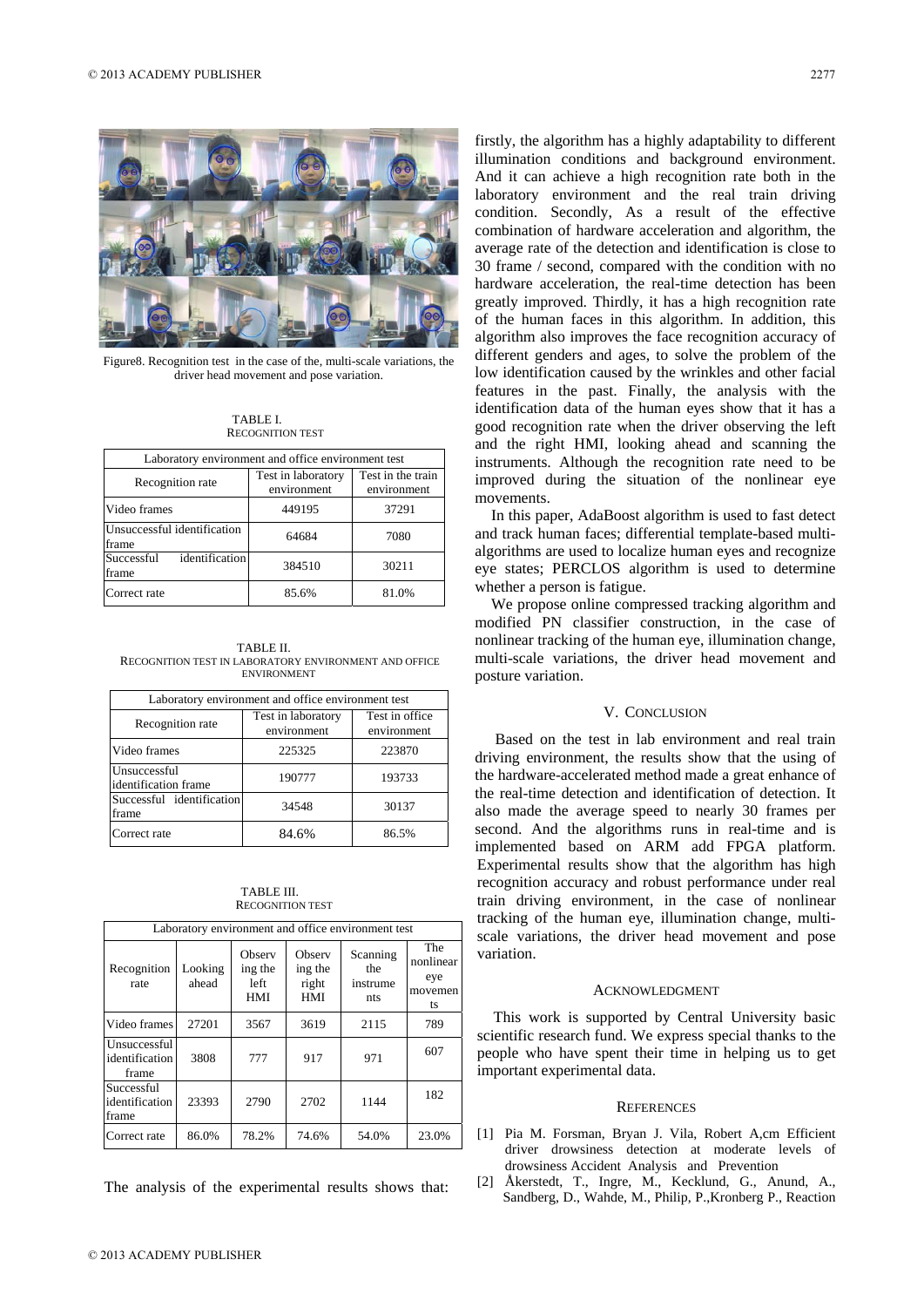of sleepiness indicators t partial sleep deprivation, time of day and time on task in a driving simulator-the DROWSI project. Journal of Sleep Research , vol.19, pp. 298-309, 2010.

- [3] Anund, A., Kecklund, G., Peters, B., Forsman, Å., Lowden, A., Åkerstedt, T, Driver impairment at night and its relation to physiological sleepiness. Scandinavian.Journal of Work, Environment&Health 34(2), 142-150 (2008).
- [4] Forsman, P.M., et al., Efficient driver drowsiness detection at moderate levels of drowsiness. Accid. Anal. Prev, http://dx.doi.org/10.1016/j.aap. (2012)
- [5] Grace, R., Byrne, V. E., Legrand, J. M. et al. A Machine Vision Based Drowsy Driver Detection System for Heavy Vehicles, Proceedings of The Ocular Measures of Driver Alertness Conference, April 26-27, pp.75-86, (1999)
- [6] Rainer Lienhart and Jochen Maydt Intel Labs, Extended Set of Haar-like Features for Rapid Object Detection" , Intel Corporation, Santa Clara, CA 95052, USA
- [7] Wierwille, WW, Ellsworth, LA, Wreggit, SS, Fairbanks, RJ, Kirn, CL: Research on vehicle-based driver status/performance monitoring: development, validation, and refinement of algorithms for detection of driver drowsiness. National Highway Traffic Safety Administration Final Report: DOT HS 808 247, 1994.
- [8] VIOLA P., JONES M.J.: 'Robust real-time face detection', Int. J. Comput. Vision, vol.57, (2), pp. 137-154, 2004.
- [9] VIOLA P., JONES M.: 'Rapid object detection using a boosted cascadeof simplefeatures'.Proc. 2001 IEEE Computer Society Conf. on Computer Vision and Pattern Recognition, CVPR 2001, vol. 1, pp. 511 -518,2001
- [10] Wier wille, WW, Ellsworth, LA, Wreggit, SS, Fairbanks,: Research on vehicle-based driver status/performance monitoring: development, validation, and refinement of algorithms for detection of driver drowsiness[J]. National Highway Traffic Safety Administration Final Report , pp. 204-206, (1994).
- [11] Gang Li, Jinliang An, Chunhua Chen: Automatic Road Extraction from High-Resolution Remote Sensing Image Based on Bat Model and Mutual Information Matching, JCP, Vol 6, No 11 (2011).
- [12] Hengjian Li, Lianhai Wang, Ruichao Zhang, Lu Wu: A High Performance and Secure Palmprint Template Protection Scheme, JSW, Vol 7, No 8 (2012).
- [13] Wei Liu, Yuhua Yan, Rulin Wang: Application of Hilbert-Huang Transform and SVM to Coal Gangue Interface Detection, JCP, Vol 6, No 6 (2011): Special Issue: Advances in Modeling and Simulation.
- [14] Youjia Fu, He Yan, Jianwei Li, Ruxi Xiang: Robust Facial Features Localization on Rotation Arbitrary Multi-View face in Complex Background, JCP, Vol 6, No 2 (2011).
- [15] Wenhui Li, Yifeng Lin, Bo Fu, Mingyu Sun, Wenting Wu: Cascade Classifier Using Combination of Histograms of Oriented Gradients for Rapid Pedestrian Detection, JSW, Vol 8, No 1 (2013).
- [16] Mingheng Zhang, Longhui Gang: A Detection Method of Driver's Face Orientation Based on Visual Cues and SVM, JSW, Vol 8, No 4 (2013).
- [17] Chuanxu Wang: Face Segmentation Based on Skin Color in Complicated Background and Its Sex Recognition, JSW, Vol 6, No 7 (2011):
- [18] Juhua Zhu, Bede Liu, Stuar C.Schwartz "General Illumination Correction and its Application to Face Normalization", IEEE International Conference on Acoustics, Speech, and Signal Process, Volume 3, pp.III-133-6, 6-10, (2003).
- [19] Jiang Duan,Guoping Qiu, "Novel Hisstogram Processing for Colour Image Enhancement", Third International Conference on Image and Graphics, pp.55-58,18-20 ,2004.
- [20] Ellen M.A, Grace.R, Steinfeld.A. A User-Centered Drowsy- Driver Detection and Warning System, Proceedings of ACM Designing User Experiences, pp.109- 113, (2003).
- [21] Grace, R., Byrne, V. E., Legrand, J. M., et al. A Machine Vision Based Drowsy Driver Detection System for Heavy Vehicles, Proceedings of The Ocular Measures of Driver Alertness Conference, April 26-27, pp.75-86, (1999)
- [22] Louis Tijerina, Mark Gleckler, Duane Stoltzfus, Scott Johnston, TRC inc.;Michael J.Goodman, NHTSA; Walter W.Wierwille, Center for Transportation Research, VA Polytechnic Institute and State University Technical Report: A Preliminary Assessment of Algorithms for Drowsy and Inattentive Driver Detection on the Road. National Technical Information Service, Springfield, Virginia 22[6] (1999).
- [23] Grabner, H., Grabner, M., Bischof, H.: Real-time tracking via online boosting. In: BMVC, pp. 47-56 (2006)
- [24] Black, M., Jepson, A.: Eigen tracking: Robust matching and tracking of articulated objects using a view-based representation. IJCV 38, 63-84 (1998).
- [25] Jepson, A., Fleet, D., Maraghi, T.: Robust online appearance models for visual tracking. PAMI 25, 1296- 1311 (2003).
- [26] Avidan, S.: Support vector tracking. PAMI 26, 1064-1072 (2004).
- [27] Collins, R., Liu, Y., Leordeanu, M.: Online selection of discriminative tracking features. PAMI 27, 1631-1643 (2005).
- [28] Grabner, H., Grabner, M., Bischof, H.: Real-time tracking via online boosting. In :BMVC, pp. 47-56 (2006)
- [29] Li, H., Shen, C., Shi, Q.: Real-time visual tracking using compressive sensing. In: CVPR, pp. 1305-1312 (2011)
- [30] Johnson, William B.; Lindenstrauss, Joram : Extensions of Lipschitz mappings into a Hilbert space, Conference in Modern Analysis and Probability Contemporary Mathematics, 26, Providence, RI: American Mathematical Society, pp. 189-206, (1984),
- [31] Baraniuk, R., Davenport, M., DeVore, R., Wakin, M.: A simple proof of the re-stricted isometry property for random matrices. Constr. Approx 28, 253–263 (2008)
- [32] E. J. Candès and T. Tao. The power of convex relaxation: Near-optimal matrix completion. IEEE Trans. Inform. Theory 56(5), 2053-2080.
- [33] Achlioptas, D. Database-friendly random projections: Johnson-Lindenstrauss with binary coins. J. Comput. Syst. Sci 66, 671–687 (2003)
- [34] Zdenek Kala. PN-learning: Bootstrapping Binary Classifiers by Structural Constraints, The 23rd IEEE Conference on Computer Vision and Pattern Recognition, CVPR, June 13-18, San Francisco, CA, USA, 2010